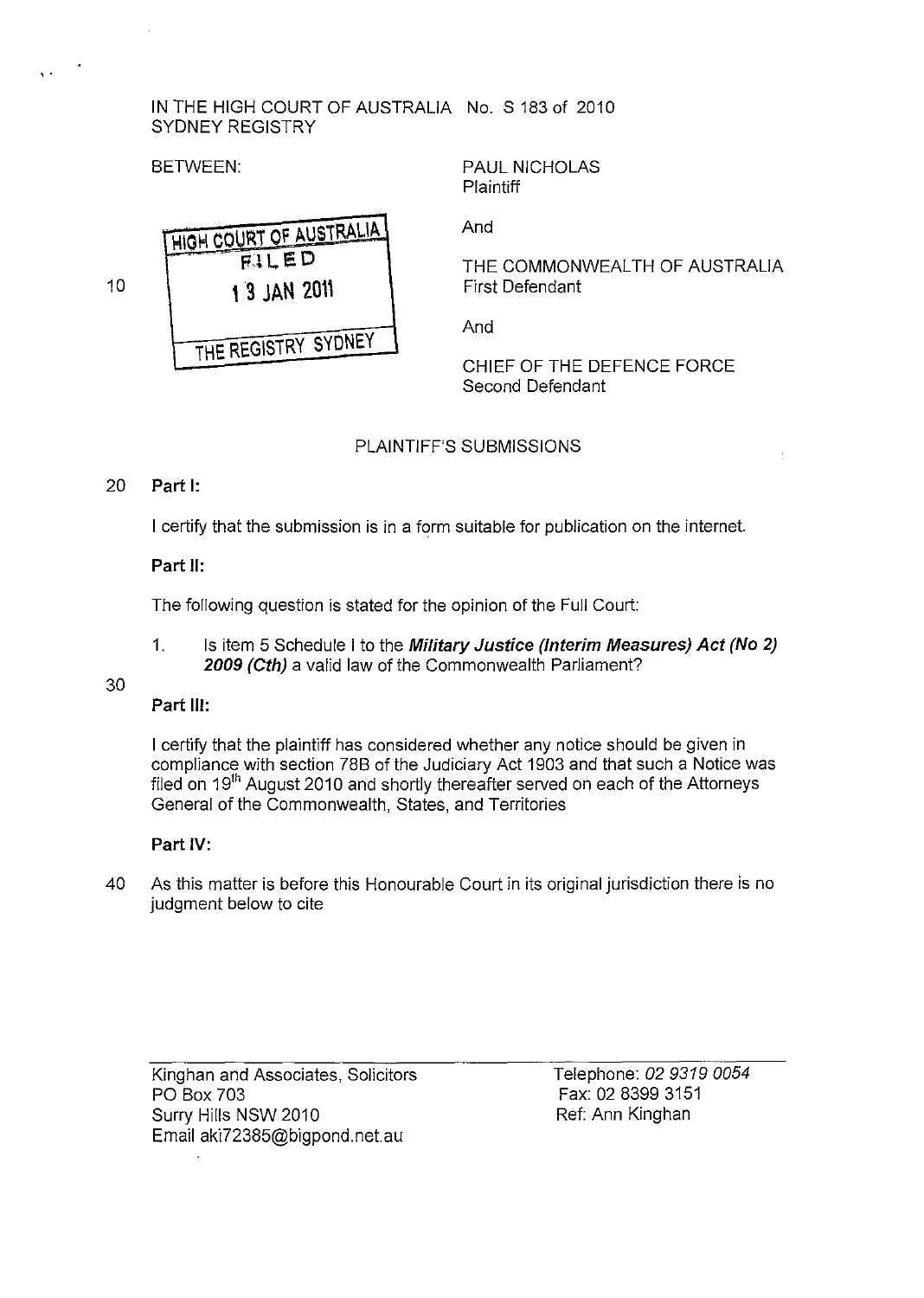### Part V:

#### **Narrative Statement of Relevant Facts**

Taken from Paragraphs 1-15 inclusive of the Special Case found at pages 15-17 of the Special Case Book

- 1. From 1 January 2004 until 25 August 2008 the Plaintiff was a commissioned officer in the Australian Army holding the rank of Captain.
- 10 2. On or about 1 October 2007 the Australian Military Court (AMC) was established pursuant to the Defence Force Discipline Act 1982 (Cth) (DFD Act).
	- 3. Between 18 and 25 August 2008 the Plaintiff was tried before the AMC in respect of eleven charges under the DFD Act.
	- 4. The Plaintiff pleaded not guilty to all eleven charges.
	- 5. On 25 August 2008 the Plaintiff was convicted by the AMC of four offences under the DFD Act.
	- 6. The AMC purported to impose the following punishments in respect of the four convictions:
		- 6.1. In respect of the conviction on the first charge of engaging in conduct, outside the Jervis Bay Territory that is a Territory offence, namely obtaining financial advantage contrary to s 135.2(1) of the Commonwealth Criminal Code, the Plaintiff was reduced in rank to Lieutenant with seniority in that rank to date from 1 January 2006 and ordered to pay reparation to the Commonwealth of \$1851.43.
		- 6.2. In respect of the conviction on the second charge of engaging in conduct, outside the Jervis Bay Territory that is a Territory offence, namely obtaining financial advantage contrary to s 135.2(1) of the Commonwealth Criminal Code, the Plaintiff was sentenced to a severe reprimand and ordered to pay reparation to the Commonwealth of \$58.80.
		- 6.3. In respect of the conviction on the fourth charge of engaging in conduct, outside the Jervis Bay Territory that is a Territory offence, namely conduct tending and intended to pervert the course of justice, the Plaintiff was sentenced to dismissal from the Defence Force effective 19 September 2008.
			- 6.4. In respect of the conviction on the sixth charge of engaging in conduct, outside the Jervis Bay Territory that is a Territory offence, namely attempting to pervert the course of justice contrary to ss 713.1 (1) and 44(1) of the Criminal Code Act 2002 (ACT), the Plaintiff was sentenced to dismissal from the Defence Force effective 19 September 2008.
	- 7. On 25 August 2008, pursuant to and by force of the purported orders of the AMC, the Plaintiffs rank was reduced to Lieutenant.

20

30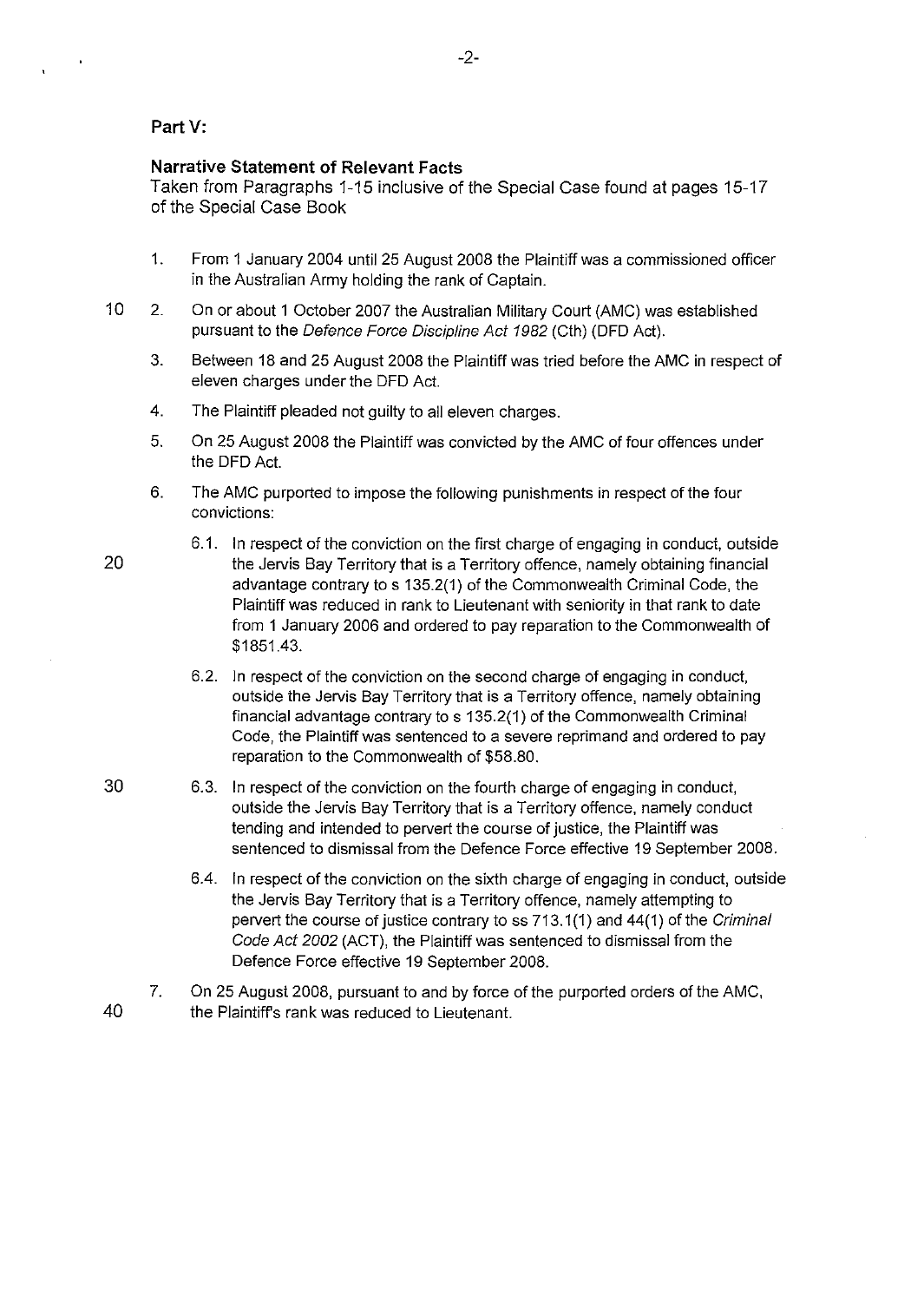- 8. On 19 September 2008, pursuant to and by force of the purported orders of the AMC, the Plaintiff was dismissed from the Australian Defence Force.
- 9. On 26 August 2009 (the High Court decision date) the High Court in Lane v Morrison (2009) 239 CLR 230 declared the provisions of Division 3 of Part VII of the DFD Act, which established the AMC, to be invalid.
- 10. On 22 September 2009 the Military Justice (Interim measures) Act (No. 2) 2009 (Cth) (the Interim Measures Act) commenced operation.
- 11. Part 2 of Schedule 1 to the Interim Measures Act applies to the punishments purportedly imposed by the AMC on the Plaintiff, those being punishments 10 **purportedly imposed by the AMC prior to the High Court decision date.** 
	- 12. Pursuant to item 5 of Schedule1 to the Interim Measures Act, the rights and liabilities of the Plaintiff are declared to be, and always to have been, the same as if the punishments purportedly imposed by the AMC had been properly imposed by a general court martial and certain other conditions were satisfied.
	- 13. The rights and liabilities as declared by item 5 of Schedule 1 to the Interim Measures Act are subject to the outcome of any review provided for by Part 7 of Schedule 1.
- 14. On or about 7 October 2009 the Plaintiff was notified of his right to petition a competent reviewing authority for a punishment review pursuant to Part 7 of 20 Schedule 1 to the Interim Measures Act.
	- 15. The Plaintiff did not lodge a petition for a punishment review with the competent reviewing authority within the time permitted under Part 7 of Schedule 1.
	- 16. The Plaintiff has not sought under Part 7 of Schedule 1 an extension of the period for lodging a petition for punishment review.

# Part VI: **PLAINTIFF'S ARGUMENT**

## 30 **Background**

- 1. The primary defence power is contained in section 51 (vi) of the **Australian Constitution,** and vests in the Commonwealth power in respect of "The naval and military defence of the Commonwealth and of the several states, and the control of the forces to execute and maintain the laws of the Commonwealth ".
- 2. Pursuant to such power, the Commonwealth Parliament enacted the **Defence Force Discipline Act 1982 ( "the DFDA").** This created service offences, some of which were peculiarly of a service nature, others of which mirrored civilian offences. The courts martial procedures which had until then been the separate and exclusive province of each of the three services were unified into a tri-service regime that provided for trial by a range of service tribunals, including Defence Force Magistrates, Restricted Courts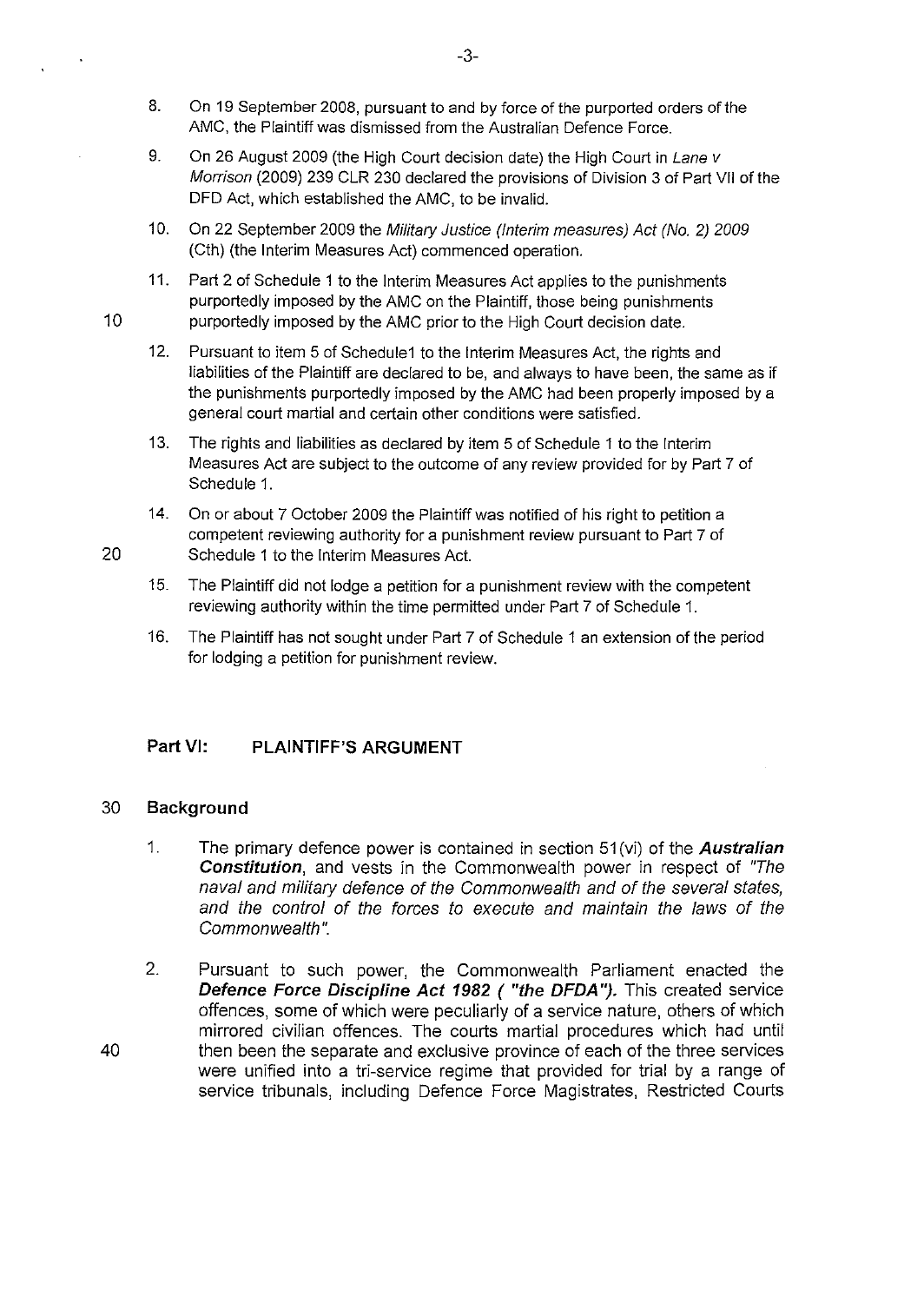Martial (each comprising a board of three officers) and General Courts Martial (each comprising a board of five officers);

- 3. There were a number of challenges to the **DFDA** regime. In **Re Tracey; Ex**  Parte Ryan<sup>1</sup>a challenge was brought which was partially successful insofar as this court struck down a provision which purported to make convictions of Service Tribunals binding so that they could be pleaded in bar to subsequent attempts to try substantially the same charges before civilian courts. There were also unsuccessful challenges to the regime in **Re Nolan; Ex Parte Young***<sup>2</sup> ,* **Re Tyler; Ex Parte Foley, Re Colonel Airrt,**  and **White v Director of Military Prosecutions***<sup>5</sup> •*
- 4. Meanwhile, there were significant developments overseas in the field of military justice. The respective United Kingdom and Canadian systems of courts martial were in most respects substantially similar to the **DFDA**  regime (this is understandable given that, historically, all three had their roots in the United Kingdom military justice system). In **Findlay v United Kingdom***6* the applicant, a service member, brought a successful case before the European Court of Human Rights complaining inter alia of a breach of his rights to trial by "fair and impartial tribunal" as mandated by Article 6 of the European Convention on Human Rights. Similarly the Canadian Supreme Court in *R* **v Genereux***<sup>7</sup>*applied the requirement in section 11 (d) of the **Canadian Charter of Rights and Freedoms** for trial by an "independent and impartial tribunal" to strike down the Canadian Court Martial system. It should be noted that Australia was not a signatory to the European Convention on Human Rights and neither does this country have a Bill or Charter of Rights. The pre 2006 court martial system had been substantially upheld by the High Court on a number of occasions, and did not appear to be in imminent danger of a successful challenge.
- 5. However, in this political climate, the Australian Parliament in 2006 enacted amendments to the **DFDA** which abolished trial by Defence Force Magistrate and Courts Martial, and in their stead created the Australian Military Court ("AMC").
- 6. The AMC was in turn challenged in **Lane v Morrison***<sup>8</sup> .* In that case the High Court on 26 August 2009 made a declaration "that the provisions of Division 3 Part VII of the **Defence Force Discipline Act 1982 (Cth** )are invalid", and went on to grant an order in the nature of prohibition prohibiting the first defendant in those proceedings (a judge of the AMC) from proceeding further with charges against the plaintiff in those proceedings.

-4-

30

40

20

<sup>I</sup>*Re Tracey; Ex Parte Ryan* (1989) 166 CLR 518

<sup>2</sup>*Re Nolan; Ex Parte Young* (1991) 172 CLR 460

<sup>3</sup>*Re Tyler; Ex Parte Foley* (1994) 181 CLR 18

<sup>4</sup>*Re ColoneIAird(2004)* 220 CLR 308

*<sup>5</sup> White v Director of Military Prosecutions* (2007) 235 ALR 455

*<sup>6</sup> Findlay v United Kingdom* (1997) 24 EHRR 221

<sup>7</sup>*R v Genereux* [1992]1 S.C.R.259

<sup>8</sup> *Lane v Morrison* (2009) 239 CLR 230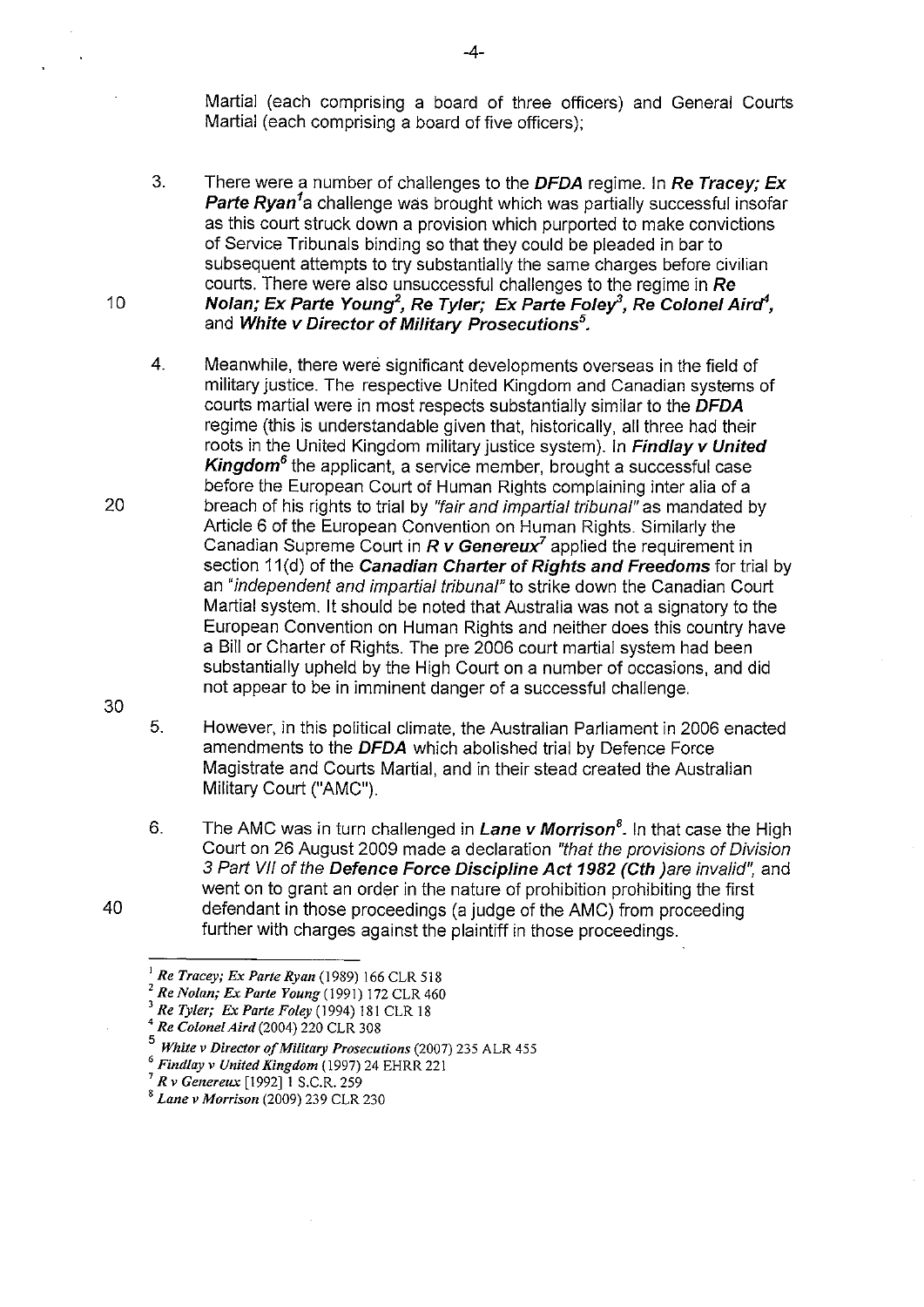7. On 22 September 2009 the **Military Justice (Interim Measures) Act (No2) (Cth)** ("the legislation") came into operation, purporting to have application to the punishments imposed by the AMC (including the punishments imposed on the plaintiff).

#### **The Retrospectivity Aspect of the Legislation**

- 10 8. The legislation, by its very terms, purports to have a retrospective effect. The general rule in Australia has long been that while courts, so far as they are able, attempt to interpret laws so as to not have a retrospective effect<sup>9</sup>. The position is well expressed by Wright J. in **Re Athlumney, ex parte**  Wilson<sup>10</sup>"perhaps no rule of construction is more deeply established than this - that a retrospective operation is not to be given to a statute so as to impair an existing right or obligation otherwise than as regards matters of procedure, unless that effect cannot be avoided without doing violence to the language of the enactment."
- 20 9. However, where Parliament clearly intends to legislate retrospectively, authority seems on balance to favour the courts upholding the validity of the legislation creating the offense. In  $R$   $\mathsf{v}$  Kidman<sup>11</sup> the High Court had to consider the validity of certain provisions of the Crimes Act 1915 which created a crime of "conspiring to defraud the Commonwealth" and purported to give such provision retrospective effect. Griffith CJ held<sup>12</sup> that "in the case of a Legislature plenary power, such as that of the United Kingdom, no question of the validity of such a law can arise". His Honour went on to argue that whilst the plenary nature of the Commonwealth Parliament was not unfettered, it did have the power to create retrospective 30 criminal law. Similarly, Isaacs  $J^{13}$  held "there is no provision in the **Australian Constitution** against passing any ex post facto laws". Powers J made similar comments<sup>14</sup>
- 10. The decision in **Kidman** has been affirmed in a number of subsequent decisions. In **Polyukhovich<sup>15</sup>**Mason CJ held<sup>16</sup>"the decision in **Kidman**  was plainly correct". Two of the three other Judges who together with Mason CJ formed the majority, namely Dawson J<sup>17</sup> and McHugh J<sup>18</sup> agreed with him. Toohey J, also in the majority, found it unnecessary to consider whether or not *Kidman* was correctly decided<sup>19</sup>. Gaudron and Deane JJ, in 40 the minority, thought that **Kidman** should be overruled. Subsequently, the

<sup>&</sup>lt;sup>9</sup> see *Polyukovich v The Commonwealth* (1991) 172 CLR 50 per Deane J at para 20

<sup>&</sup>lt;sup>10</sup> Re Athlumney, ex parte Wilson [1898] 2QB 547 II *Rv Kidman* (1915) 20 CLR 425

**<sup>12</sup>Supra page 432** 

<sup>&</sup>lt;sup>13</sup> At pp442-3

**<sup>14</sup>At page 462** 

<sup>&</sup>lt;sup>15</sup> (1991) 172 CLR 501

<sup>16</sup> At page 539

 $^{17}_{18}$  At page 645

<sup>&</sup>lt;sup>19</sup> At page 690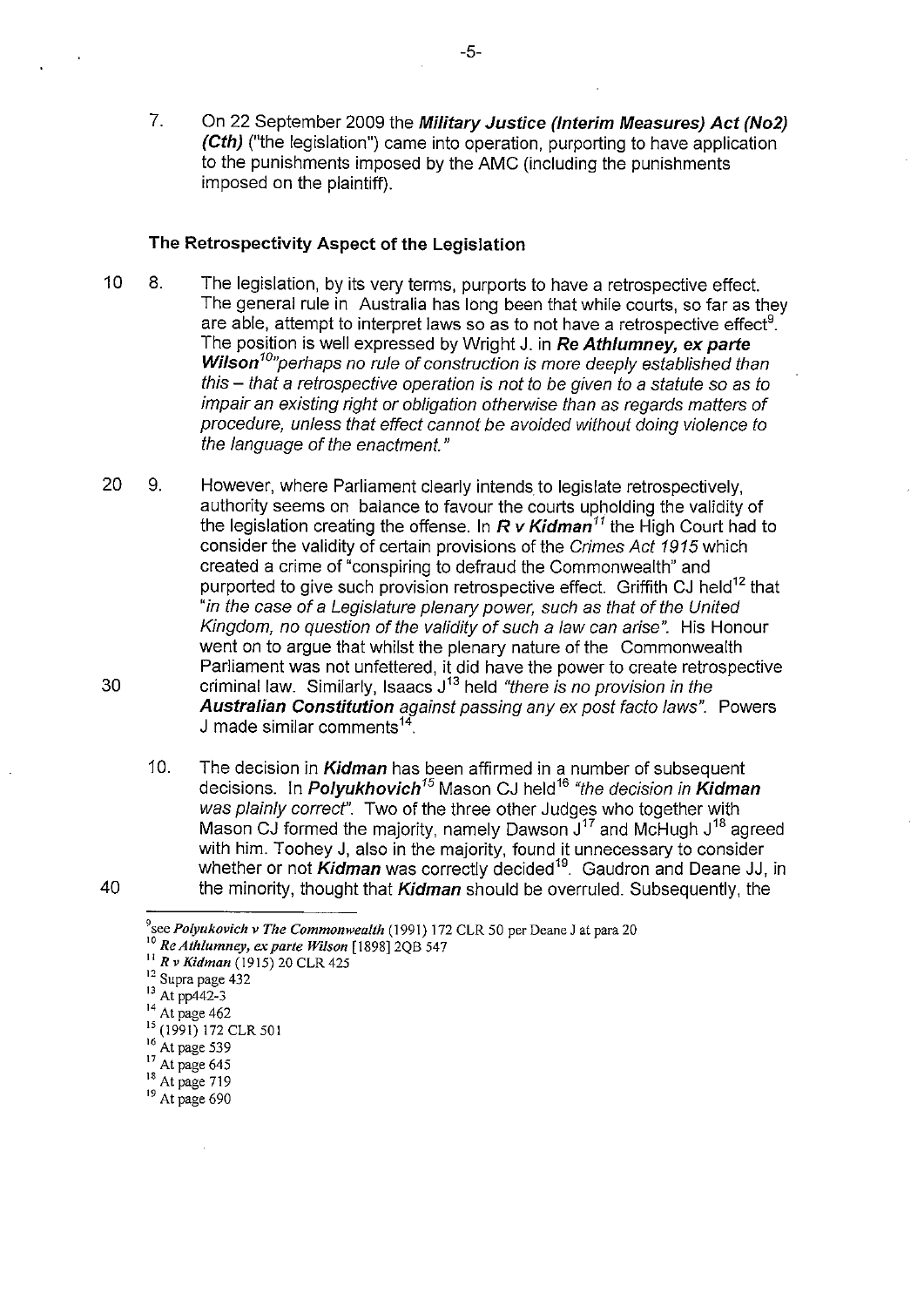High Court Baker v The Queen*20* upheld the Kidman position and held that the Commonwealth can enact retrospective laws.

### Bills of Attainder, Pains and Penalty

- 11. It is submitted that one constraint on the Commonwealth's ability to enact retrospective legislation which comes about by virtue of Chapter III is in respect of Bills of Attainder, Pains and Penalties. It is submitted that the legislation sought to be impugned in this case amounts to such a bill.
- 12. Put simply, such a bill occurs when Parliament prescribes through legislation that a specific person or defined class of persons has or have committed an offence, and then goes on to prescribe the penalty.
- 13. **Halsbury** notes<sup>21</sup> that the origin of the term "attainder" was to "*declare a* person attainted, that is to say, under the stain of a corruption of blood formerly incurred by a criminal condemned for treason or felony".
- 20 14. Historically, bills of attainder resulted in the imposition of the death penalty, whereas bills stipulating lesser penalties were technically known as bills of pains and penalties.
	- 15. Given the unfettered plenary nature of the United Kingdom Parliament, such bills have been historically permissible in that jurisdiction. Indeed, Erskine May's Parliamentary Practice*22* makes specific provision for the manner in which they are undertaken.
- 16. However, restrictions imposed on our own Commonwealth legislature by virtue of Chapter III do not permit of such a device. Indeed, a number of 30 judges in Polyukhovich*<sup>23</sup>*specifically excluded bills of attainder from the ability of the Commonwealth Parliament to make retrospective legislation:-
	- (a) Mason CJ said in relation to the **Kidman** decision said<sup>24</sup> "the only qualification relevant to the plaintiff's argument that needs to be made is that the separation of powers effected by our Constitution would invalidate a bill of attainder on the ground that it involves a usurpation of judicial power";
	- (b) Toohey J25 said *"Legislative acts of this character contravene Ch III of the Constitution because they amount to an exercise of judicial power by the legislature. In such a case, membership of a group would be a legislative assessment as to the certainty, or at least likelihood to the criminal standard of proof, of an accused doing certain acts or having certain intentions. Those acts or intentions would not themselves be open to*

10

<sup>&#</sup>x27;0 *- Baker v The Queen* [2004] HCA 45

 $21$  Halsburys Laws of England 4th Edition Volume 10 para 736

<sup>22</sup> Erskine May *Parliamentary Practice* 18 Ed 63

*<sup>23</sup> Polyukhovich v The Commonwealth,* Supra

<sup>&</sup>lt;sup>24</sup> Supra at page 539

<sup>25</sup> Supra at para 99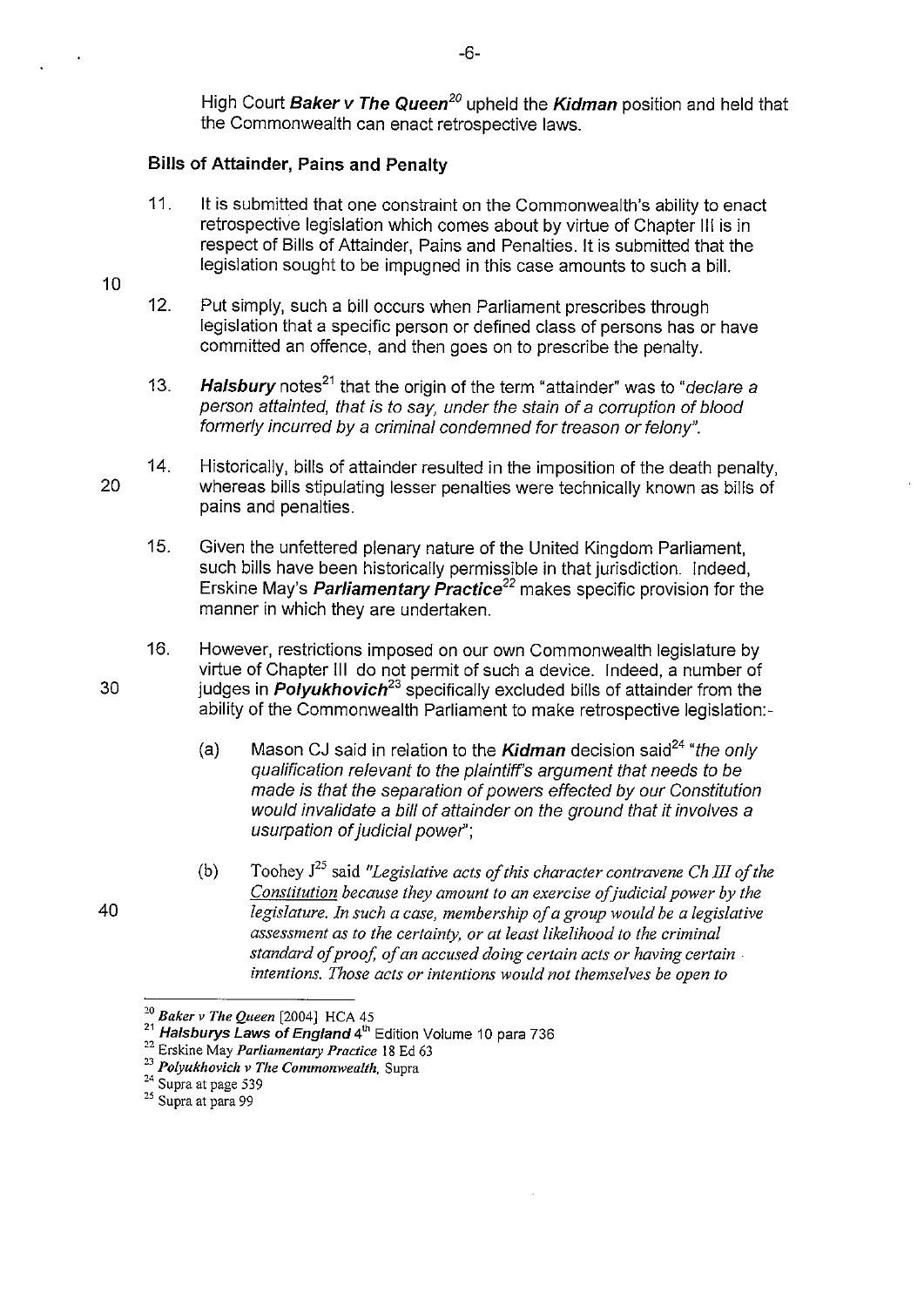*scrutiny by the court. The vice lies in the intrusion of the legislature into the judicial sphere: Murphy J. in Victoria* v. *Australian Building Construction Employees' and Builders Labourers' Federation* [19821 *HCA* 31; *(J982J 152 CLR* 25. *at p 107.* 

- $(c)$ Similarly, McHugh J said<sup>26</sup> "a law which creates a criminal offence but operates retrospectively is not the same as a Bill of Attainder or a Bill of Pains and Penalties. Such Bills are an interference with the exercise of judicial power. Bills of Attainder and Bills of Pains and Penalties constitute a legislative punishment 'of specifically designated persons or groups' .....I think that the enactment of a Bill of Attainder or a Bill of Pains and Penalties infringe the provisions of Ch III of the Constitution".
- 17. The legislation in the present case fulfils the definition of a Bill of Pains and Penalty. It relates to a specific class of persons, namely those punishes by the AMC prior to the decision in **Lane v Morrison.** It does not provide a mechanism whereby the individual members of the group can be adjudged guilty of any military offense; rather it renders them liable to punishment simply by being members of the designated group. Membership of the 20 group seems to have been determined as a result of convictions which are themselves nullities, and which the legislation has not sought to preserve. The legislation provides for punishments which are not consequent on trial or conviction by a body having a proper constitutional basis.
	- 18. That the legislation explicitly seeks to preserve the punishments of the AMC whilst implicitly relying on the AMC trial process which gave rise to them is a nonsense. **Lane** *v* **Morrison** in effect declared the AMC to be invalid. It is void ab initio. In **South Australia** *v* **The Commonwealth ("First Uniform**  Tax Case")<sup>27</sup> Latham CJ phrased the principle thus:-

30 "Common expressions, such as 'The courts have declared a statute invalid, ' sometimes lead to a misunderstanding. A pretended law made in the absence of power is not and never has been a law at all. Anybody in the country is entitled to disregard it. Naturally he will feel safer if he has a decision of a court in his favour- but such a decision is not an element which produces any invalidity in any law. The law is not valid until a court pronounces against it- and is thereafter invalid. If it is beyond power it is invalid ab initio. "

19. Parliament cannot simply declare partially valid or indirectly to declare to be 40 partially valid that which the High Court has declared to be invalid. The legislation cannot stand.

#### **Rv Humby Distinguished**

-7-

**<sup>26</sup> Supra at page 721** 

*<sup>27</sup> South Australia v The Commonwealth ("First Uniform Tax Case'')* **(1942) 65 CLR 373 at 408**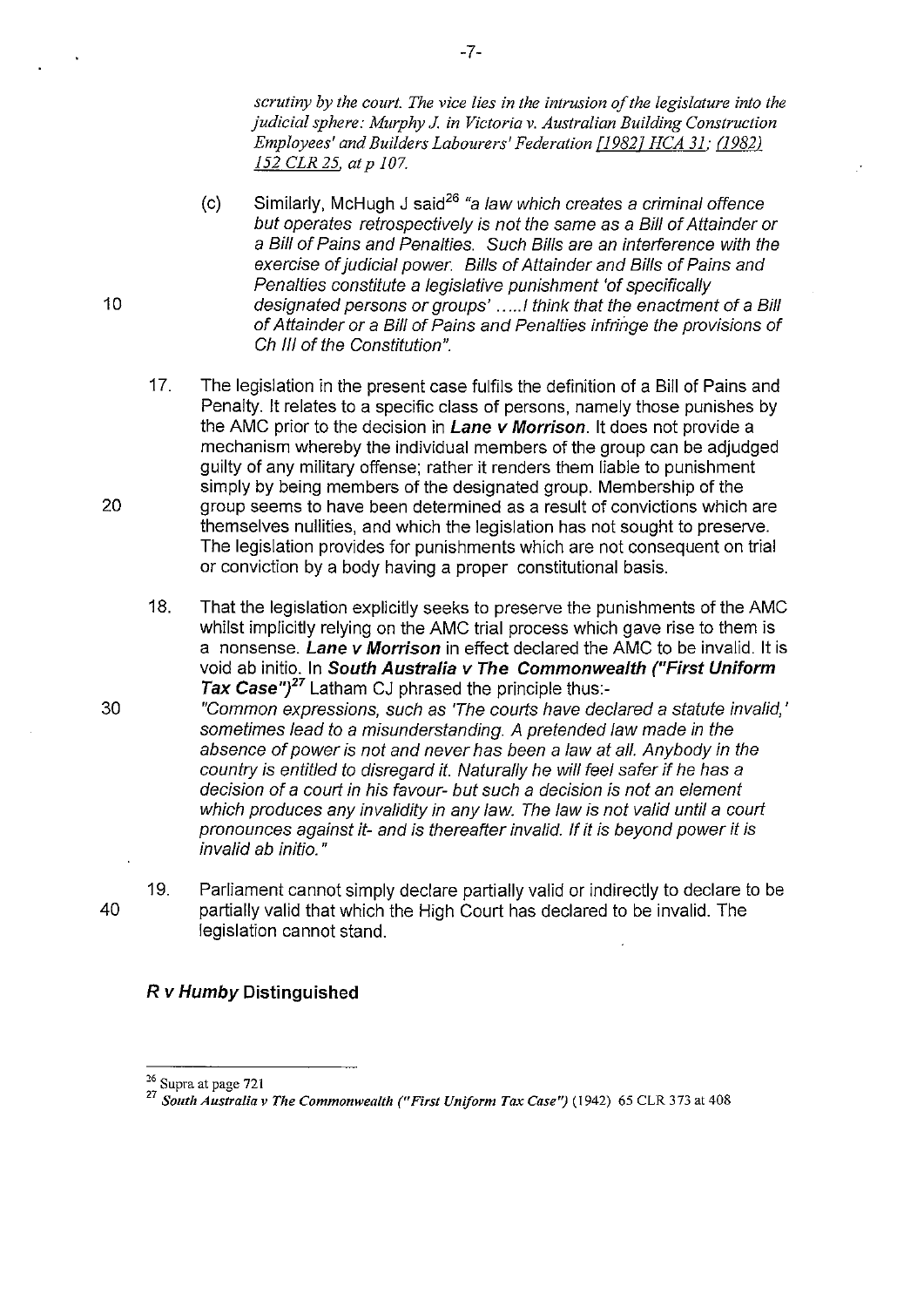- 20. The legislation appears to be based on the reasoning of Stephen J in *R v*  Humby; Ex Parte Rooney<sup>28</sup>by purporting to attach to them, as acts in law, consequences which the legislation declares them always to have had, described by reference to the consequences flowing from an order by a judge.
- 21. There are, however, a number of differences between the present case and  $Rv$  Humby -
	- (a) In the present case the argument rests on the declaration of invalidity by the High Court in Lane v Morrison;
		- (b) There is a difference in the nature of the orders. In  $Humby$  it was conceded that Parliament could by legislation dissolve a marriage, whereas Parliament cannot (by reason of the prohibition against Bills of Attainder and Pains and Penalty) convict and punish in respect of what is essentially criminal conduct;
		- $(c)$  In *Humby* a purported court order was not regarded as a nullity. The Humby principles arguably have no application to the invalid convictions and punishments of the AMC insofar as (given such invalidity) there is no act in law upon which the legislation could operate.

#### Some Aspects of the DFDA Regime

- 22. Finally, lest it be suggested that the legislation does not amount to a Bill of 30 Pains and Penalties because the sanctions sought to be imposed against the members of the designated class were disciplinary in nature rather than strictly criminal, a number of matters should be born in mind which nonetheless demonstrate that disciplinary proceedings in the military context have more of the flavor of criminal proceedings than of an administrative procedure:-
	- (a) The **DFDA** regime provides for the charging, trial, and (if convicted) consequential punishment of accused persons. Section 66(1) relevantly provides "Each punishment imposed, and each order made by a service tribunal shall be imposed or made, as the case may be, in respect of a particular conviction and no other conviction." The requirement of a conviction (and to the criminal standard), it is submitted, places the regime beyond the merely administrative. Indeed, it is apposite to note that in the context of the **Military** Justice (Interim Measures) Act (No 2) of 2009 (Cth) there is no conviction upon which to base the punishment, as the conviction is a nullity not sought to be preserved by the legislation.

-8-

40

10

*<sup>&</sup>quot;R v Humby; Ex Parte Rooney* (1973) 129 CLR 231 at 243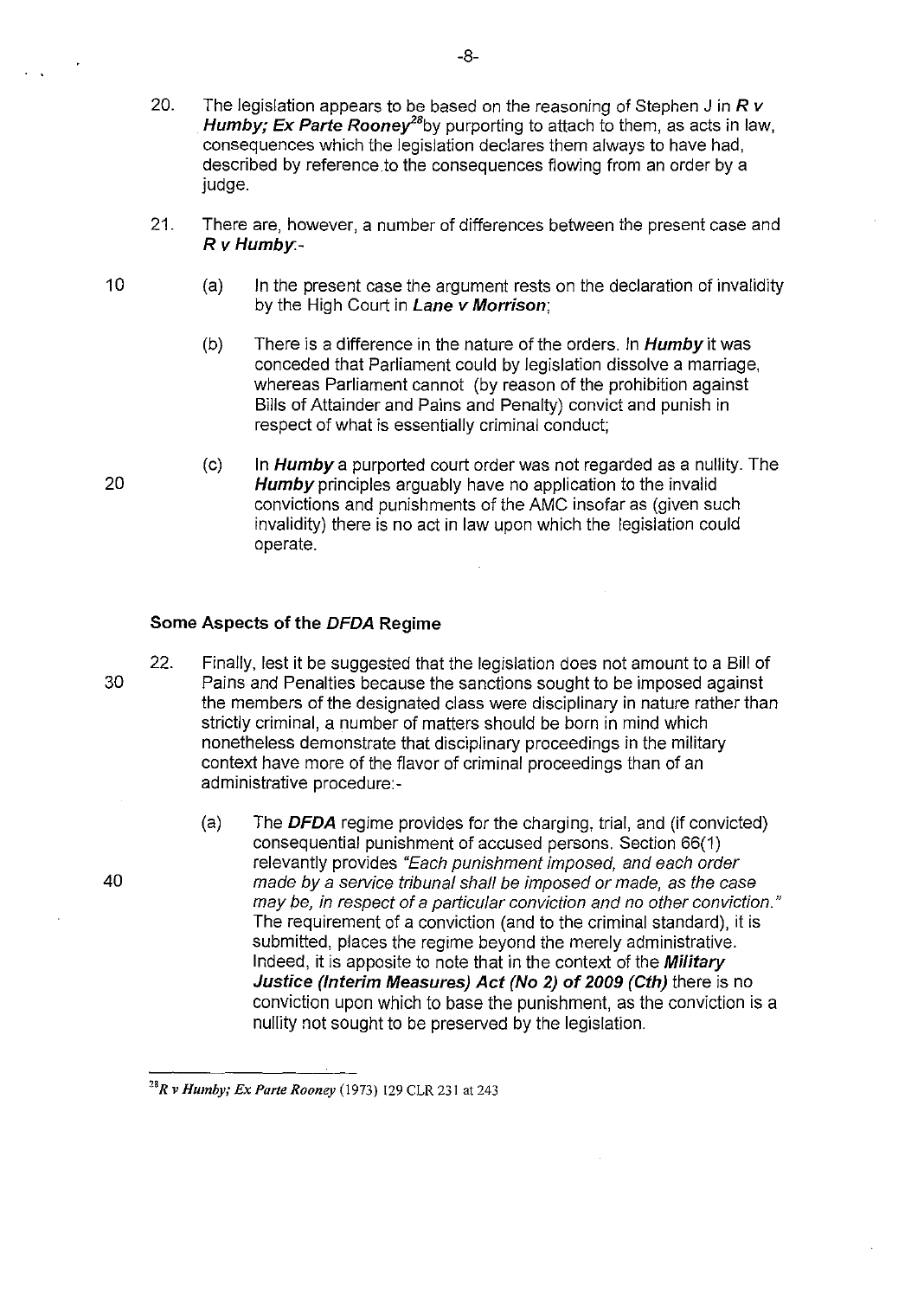- (b) Section 68 of the **DFDA** provides for a scale of punishments in decreasing order of severity. Whilst the **Military Justice (Interim Measures) Act (No 2) of 2009 (Cth)** does not seek to preserve the first two (imprisonment for life and imprisonment for a specified period), it does seek to preserve the remainder. The second most severe punishment which it seeks to retain is detention for a period not exceeding two years. A punishment which involves the loss of liberty, it is submitted, is a sanction going beyond the merely administrative (it should be noted that the punishment of dismissal to 10 which the plaintiff has been sentenced ranks as being more severe than detention).
- (c) The **DFDA** regime maintains military discipline by punishing misconduct. Some of the offences to which punishments attach are inherently military in nature. Others, by the artifice of section 61 of the **DFDA,** mirror exactly civilian criminal provisions in force in the Jervis Bay Territory. They are to be distinguished both in terms of process and effect from the range of administrative sanctions to which members of the Australian Defence Force are potentially 20 subject and which are underpinned by different legislative provisions. In particular, the punishment of dismissal provided by section 68 of the **DFDA** is altogether different in character (and has different consequences, including financial) from other forms of administrative separation from the Australian Defence Force, rooted as are the latter in the provisions of the **Defence Act 1903 (Cth)** and the **Defence (Personnel) Regulations** made pursuant to that act.

#### **Conclusion**

50

30 23. **In** the circumstances of the case it is respectfully submitted that orders should be made as sought by the Plaintiff.

## **Part VII:**

See Annexure A

## **Part VIII:**

- 40 The Plaintiff seeks the following orders:-
	- 1. Declaration that Item 5 of Schedule 1 to the **Military Justice (Interim Measures) Act (No 2) 2009 (Cth)** is not a valid law of the Commonwealth Parliament;
	- 2. Declaration that the convictions recorded by the Australian Military Court against the Plaintiff are invalid;
	- 3. Declaration that the punishments imposed by the Australian Military Court upon the Plaintiff are invalid;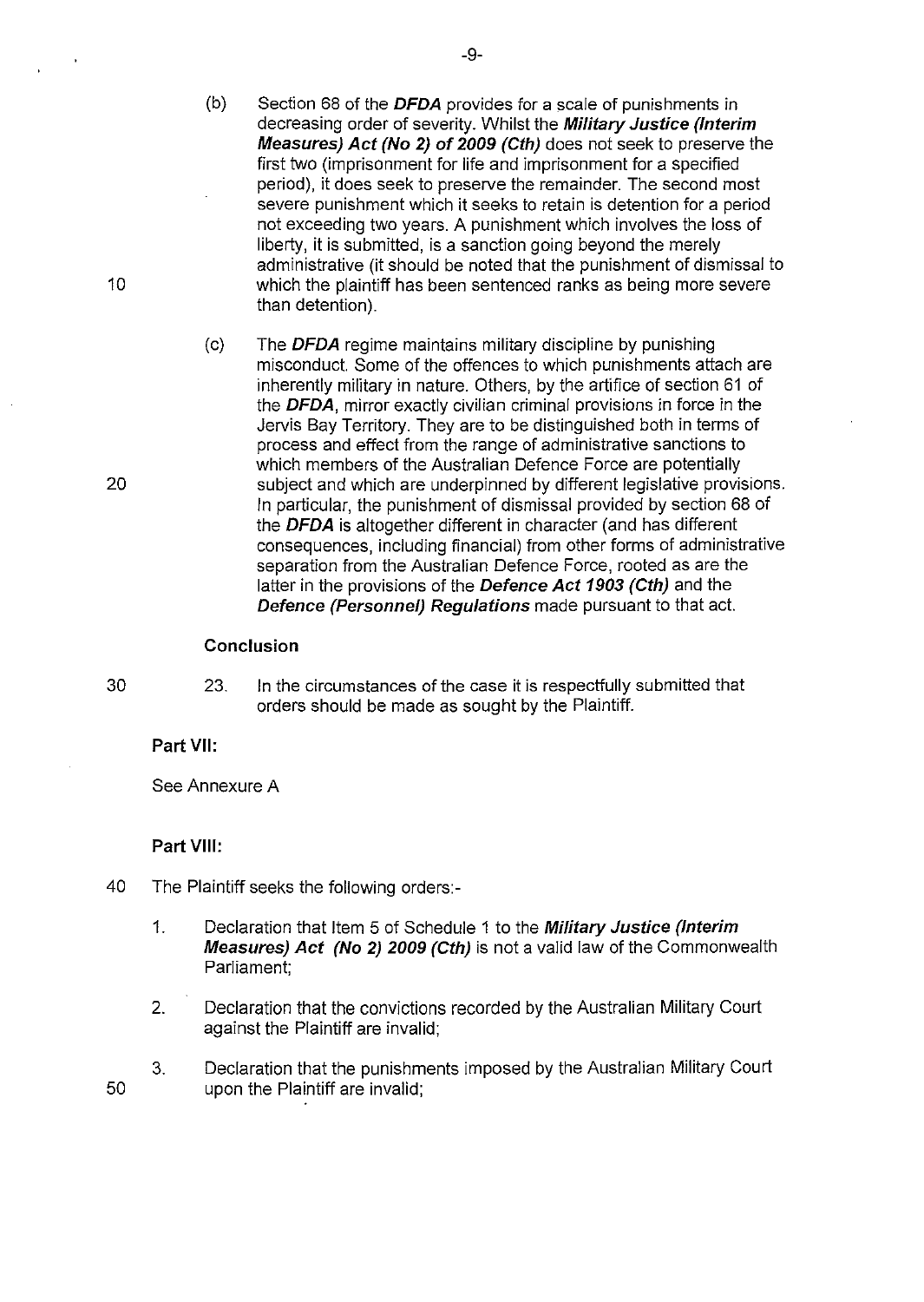- 4. A declaration that the purported dismissal of the Plaintiff by the Second Defendant from the Australian Defence Force was invalid and of no effect;
- 5. Order that the Defendants pay the Plaintiff's costs as agreed or taxed.

Dated 12<sup>th</sup> January 2010

10

 $\frac{1}{2}$  ,  $\frac{1}{2}$  ,  $\frac{1}{2}$  ,  $\frac{1}{2}$  ,  $\frac{1}{2}$  ,  $\frac{1}{2}$  ,  $\frac{1}{2}$  ,  $\frac{1}{2}$  ,  $\frac{1}{2}$  ,  $\frac{1}{2}$  ,  $\frac{1}{2}$  ,  $\frac{1}{2}$  ,  $\frac{1}{2}$  ,  $\frac{1}{2}$  ,  $\frac{1}{2}$  ,  $\frac{1}{2}$  ,  $\frac{1}{2}$  ,  $\frac{1}{2}$  ,  $\frac{1$ Senior legal practitioner presenting the case in Court

Name: Bruce Levet of Counsel Telephone: 02 9261 8309 Facsimile: 02 9264 6667 Email: brucelevet@henryparkes.com.au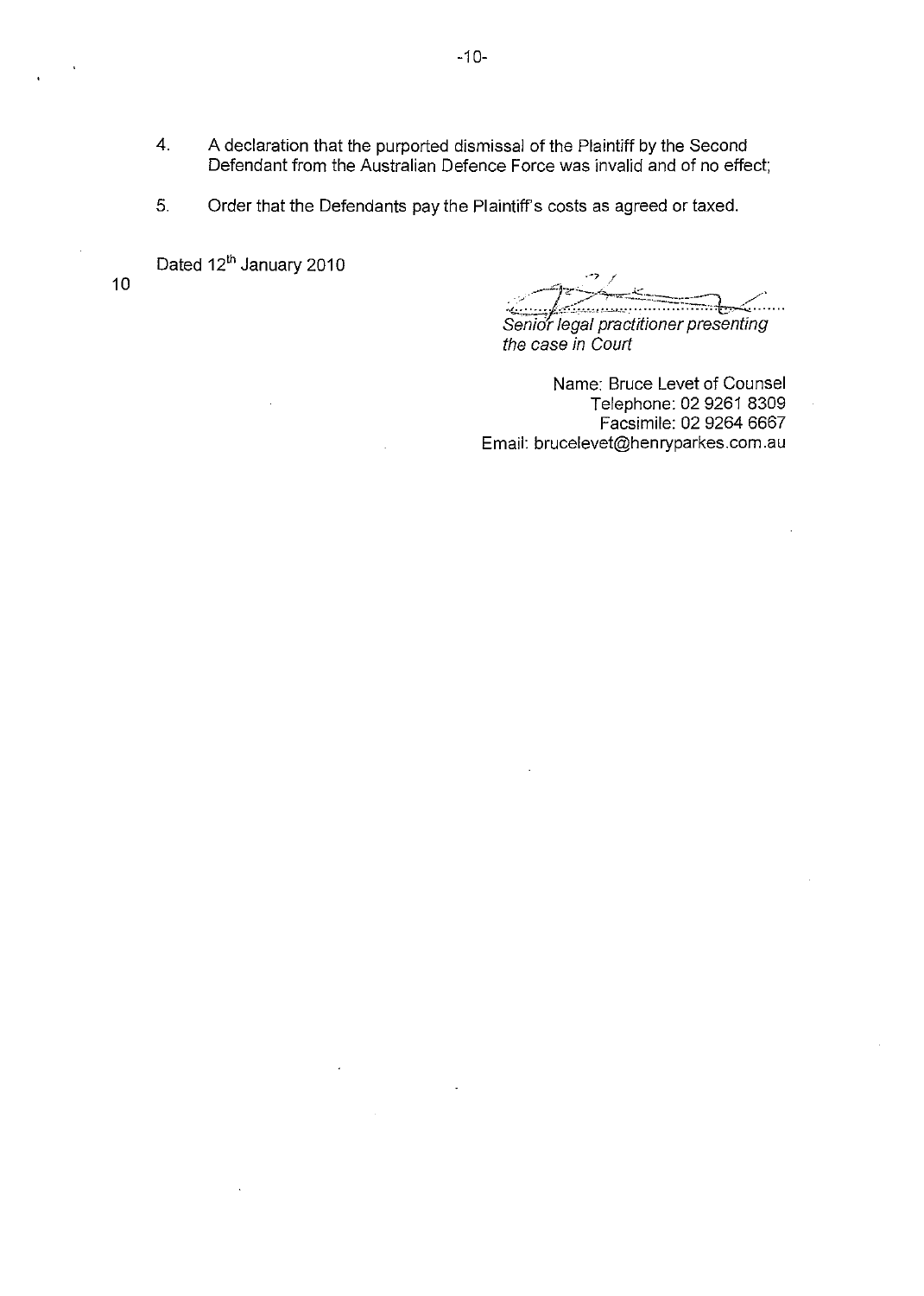# **This and the Following Page is the Annexure Marked** "A" **to the Plaintiff's Submissions**

The applicable constitutional provisions, statutes and regulations as they existed at the relevant time are listed hereunder and are still in force at the date of making these submissions:-

# Australian Constitution Section 51:-

"The Parliament shall, subject to the Constitution, have power to make orders for the peace, order and good govemment of the Commonwealth with respect to:

 $(vi)$  the naval and military defence of the Commonwealth and of the several states, and the control of the forces to execute and maintain the laws of the Commonwealth.

Military Justice (Interim Measures) Act (No 2) 2009 (Cth) Item 5

5 Effect of punishments and Part IV orders

(1) This item applies if the AMC purported to:

(a) impose a punishment, other than imprisonment as mentioned in paragraph  $68(1)(a)$  or (b) of the old Defence Force Discipline Act; or

(b) make a Part IV order.

(2) The rights and liabilities of all persons are, by force of this item, declared to be, and always to have been, the same as if:

(a) the amended Defence Force Discipline Act had been in force on and after the time (the *punishment time)* when the punishment or order was purportedly imposed or made; and

(b) the punishment or order had instead been properly imposed or made at the punishment time, under that Act as so in force, by a general court martial; and

(c) the following were the case, under Part VIIIA of that Act as so in force, immediately after the punishment time: